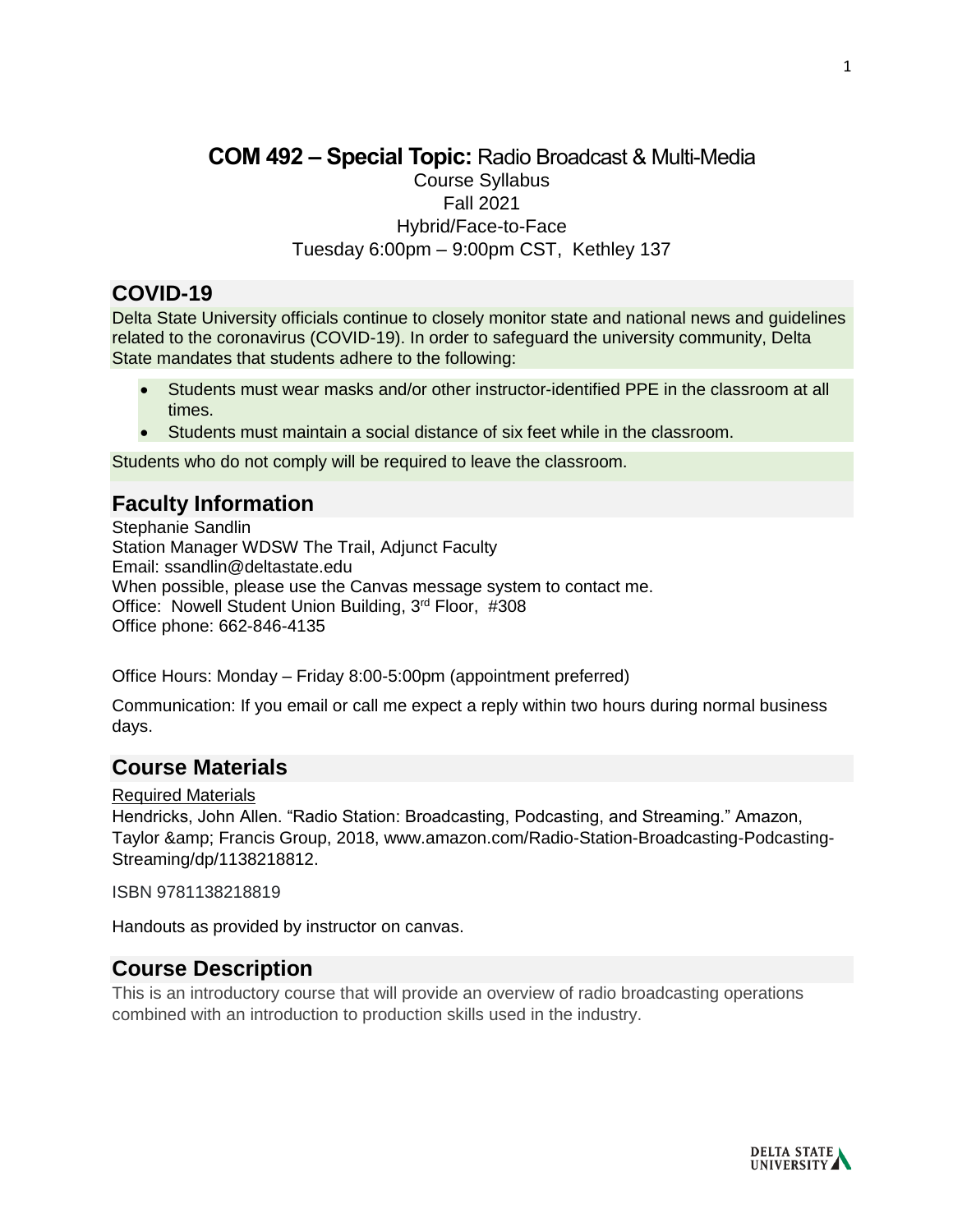# **Purpose**

The purpose of this course is to introduce students to the field of radio broadcasting and its history while providing real-world operations experience through Delta State's radio station, WDSW The Trail.

# **Program Learning Outcomes**

This course helps students achieve the following program learning outcomes:

- The student will be able to describe the current broadcast industry environment.
- The student will be able to describe and demonstrate fundamental multimedia skills.
- The student will be able to demonstrate theoretical and applied knowledge of radio broadcasting structure, organization and on-air techniques.

## **Course Student Learning Outcomes**

- 1. Characterize the history of radio broadcasting and identify key figures in current practice.
- 2. Identify the function of professional radio station audio equipment and software.
- 3. Analyze radio broadcasting procedures and practices.
- 4. Demonstrate professional audio production values and techniques.

## **Major Course Activities**

- 1. Lecture
- 2. On-site recording of PSA's and Community Bulletins for WDSW The Trail.
- 3. Learn WDSW studio operation for potential air shifts and further learning.
- 4. Industry speakers.
- 5. Field trips to local radio station(s).

## **Course Schedule/Content Outline**

### **Course Schedule/Content Outline**

Subject to change

Week 1 Introduction(s). What do you think radio is? Lecture: History of Radio, US Radio Act of 1927, Creation of Federal Communications Commission.

### **Assignment: What is radio to you? Why are you interested in this course? (3-4 pages, double spaced) Due: beginning of class week two**

 **Assignment: Read Chapter 1.** 

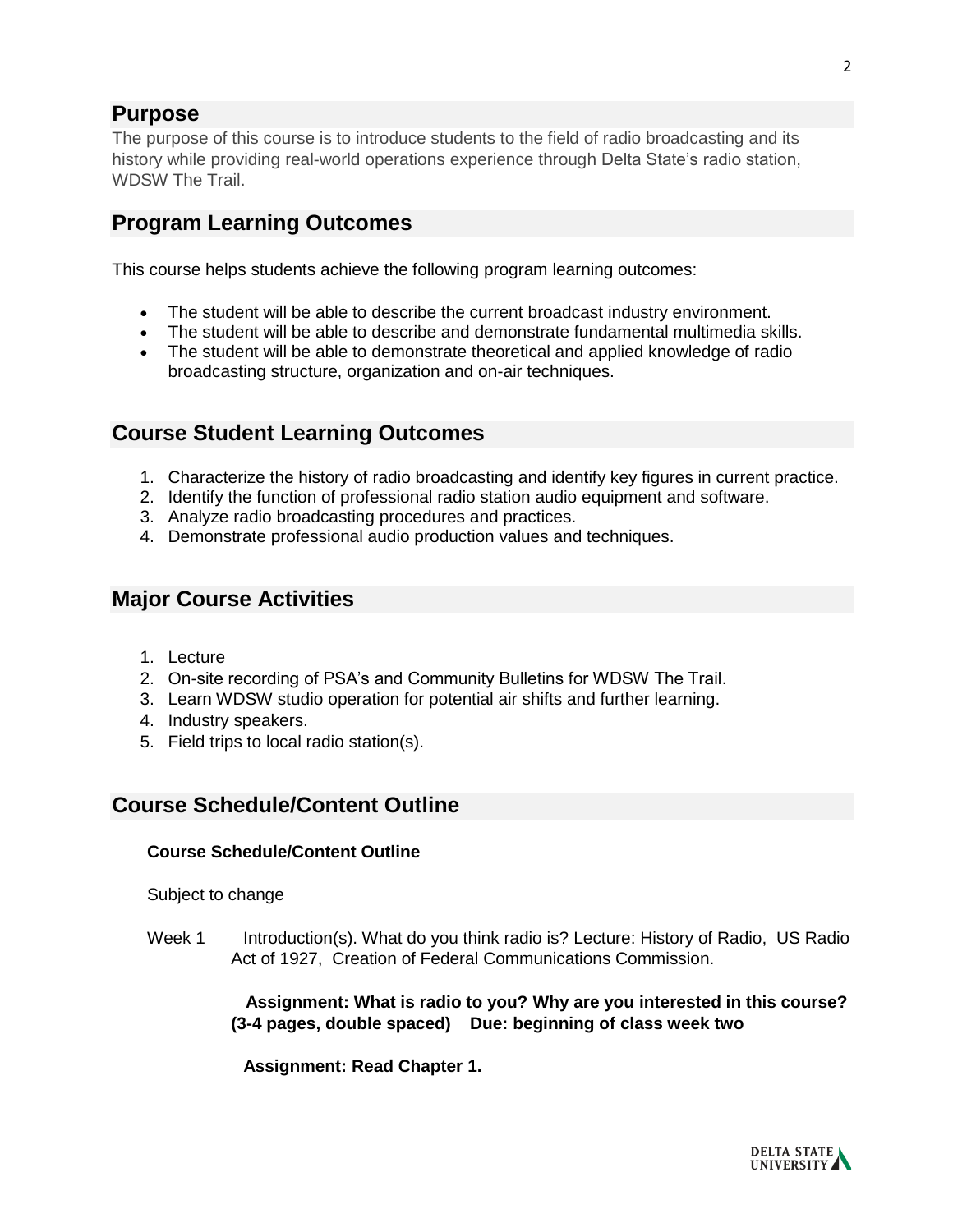Week 2 Discuss assigned handouts. Book lecture chapter 1: State of the Industry. Discuss Chapter 1.

#### **Assignment: Read Chapter 2: Station Management and Structure**

Week 3 Lecture: Chapter 2: station management and structure. Discussion.

#### **Assignment: Read Chapter 3: Music Programming and Consultancies**

Week 4 *Guest Speaker: TBA*. Video TBD. Begin Discuss: book chapter 3: Music Programming and Choices.

#### **Assignment: What role in a radio station appeals to you and why? (3-4 pages, double spaced) Due beginning of class week five.**

Week 5 Continue lecture chapter 3: Music Programming and Consultancies. Paper discussion.

#### **Assignment: Read Chapter 4: Sales.**

Week 6 *Guest Speaker TBD*. Lecture Chapter 4: Sales. Sales Discussion.

 **Quiz in-class (or canvas TBD)**, Chapters 1 – 4, plus handout and guest speaker contributions.

#### **Assignment: read Chapter 6: Research.**

Week 7 Book lecture Chapter 6: Research. Discuss trends, audiences and data regarding radio audiences and how station's position themselves for audiences.

#### **Assignment Read Chapter 8: Production.**

Week 8 Lecture Chapter 8: Production. Discuss how things are produced and why. Message, Audience, broadcast formatting, editing and software.

Review materials for Mid-Term

Week 9 **Mid-Term over all concepts reviewed in class thus far. (Multiple Choice, Essay, Equipment Identification - 1.5 hr)**

#### *Video TBD*

#### **Assignment Read: Announcing handout**

#### **Begin individual WDSW Trail Studio Design and training scheduling.**

Week 10 Field Trip to Radio Cleveland (1.5 hour). Return to class, announcing Discussion. Student PSA good copywriting and preparation.

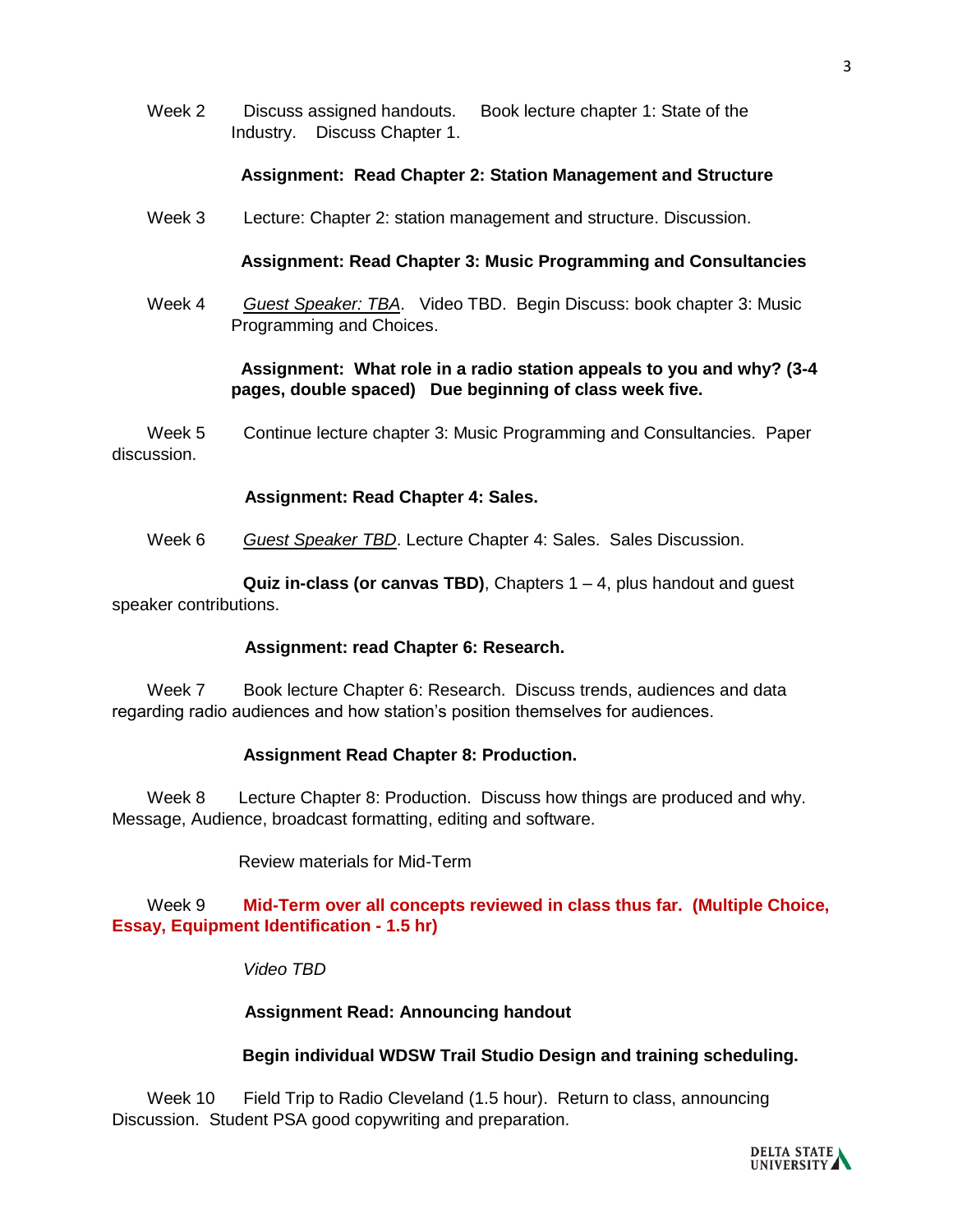### **Assignment in class: Write 5 PSA's with techniques outlined. Due beginning of class week 11.**

### **Assignment: Read Chapter 9: Engineering.**

### **Continue individual WDSW Trail Studio Design and training scheduling.**

Week 11 Discussion of PSA and production. Critiques of assignments. Lecture Chapter 9: Engineering. Discussion.

### **Continue individual WDSW Trail Studio Design and training scheduling.**

### **Assignment Read: Chapter 10: Careers.**

Week 12 Discuss production, studio operations and introduction to announcing. Lecture Chapter 10: Careers.

### **Continue individual WDSW Trail Studio Design and training scheduling.**

Week 13 *Guest Speaker TBD*. Discussion announcing style and formats. Careers options inside and outside of radio.

**QUIZ:** Chapters 9 and 10, production, studio design, announcing and careers.

### **Continue individual WDSW Trail Studio Design and training scheduling.**

Week 14 Refresh core course concepts. Student submissions and interviews for Winter Semester student leadership positions for WDSW.

 FINAL Friday, December 3, 2021 in person at 6:00pm (KETH 137). Mix of multiple choice, essay and equipment identification.

Add and Drop deadlines are listed in the Academic Calendar: <http://www.deltastate.edu/academic-affairs/calendar/>

Other important information may be found in the Course Catalog: <http://www.deltastate.edu/academic-affairs/catalog/>

# **Evaluation and Grading**

• 75% Tests & Quizzes, 15% Assignments, 5% extra credit opportunities, 5% participation. (Extra credit opportunity: station promotional events)

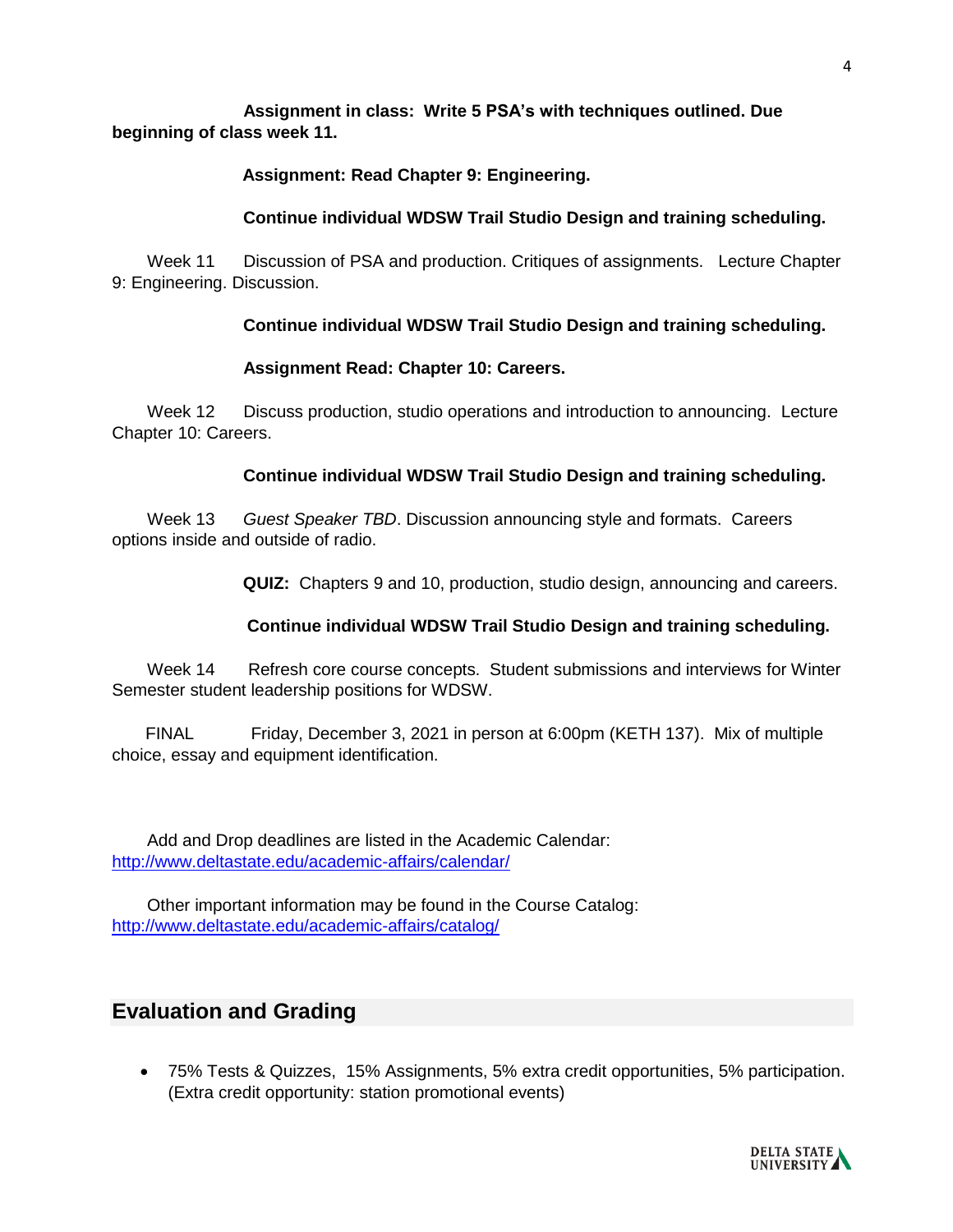- Point or percentage point values assigned to each activity and/or activity type (e.g. assignment group weights)
- Rounding rules: No rounding is present in this class.
- Grading scale: standard Delta State University system. A=4, B=3, C=2, D=1, F=0.
- Late assignment policy: Late work accepted. Each day an assignment is late it loses .5 points unless cleared with instructor.
- Expectations on the type and timing of feedback and grades

The Final Exam for this course is scheduled for Monday, November  $23<sup>rd</sup> 2:30<sub>pm</sub>$  at WH201 (Whitfield Hall) DMI Building in a face-to-face setting. Final exam will include material covered the entire length of the course.

# **Attendance**

*Regular and punctual attendance at all scheduled face-to-face and online classes and activities is expected of all students and is regarded as integral to course credit.*

The 2020 – 2021 Academic Year is significantly impacted by the COVID-19 global pandemic. It is essential to the health and safety of students, faculty and staff that we adhere to the CDC recommendation to "stay home if you are sick." Students who cannot attend a face-to-face class because they are ill shall notify their instructor of their absence. Students shall engage the course content using the course's Canvas shell to complete missed work due to illness.

Students are allowed to make up assignments, quizzes, tests, major presentations, or other graded course activities missed due to illness. Proof of illness from a medical professional is not required, but may be submitted if it is available.

[DSU Policy on Class Attendance](http://www.deltastate.edu/policies/policy/university-policies/academics-students/class-attendance/)

<http://www.deltastate.edu/policies/policy/university-policies/academics-students/class-attendance/>

# **Academic Honesty Policy/Grievance Policy/FERPA**

[DSU Policy on Academic Honesty:](http://www.deltastate.edu/policies/policy/university-policies/academics-students/academic-honesty/) [http://www.deltastate.edu/policies/policy/university](http://www.deltastate.edu/policies/policy/university-policies/academics-students/academic-honesty/)[policies/academics-students/academic-honesty/](http://www.deltastate.edu/policies/policy/university-policies/academics-students/academic-honesty/)

Academic Grievance Policy-Undergraduate: [http://www.deltastate.edu/policies/policy/university](http://www.deltastate.edu/policies/policy/university-policies/academics-students/grievance-policy-academic-undergraduate/)[policies/academics-students/grievance-policy-academic-undergraduate/](http://www.deltastate.edu/policies/policy/university-policies/academics-students/grievance-policy-academic-undergraduate/)

Academic Grievance Policy-Graduate: [http://www.deltastate.edu/policies/policy/university](http://www.deltastate.edu/policies/policy/university-policies/academics-students/grievance-policy-academic-graduate/)[policies/academics-students/grievance-policy-academic-graduate/](http://www.deltastate.edu/policies/policy/university-policies/academics-students/grievance-policy-academic-graduate/)

Family Education Rights and Privacy Act (FERPA): FERPA provides the faculty member the right to discuss issues pertaining to a student's performance with DSU employees who have a legitimate educational interest. If a faculty member is concerned about a student, the faculty member may submit an alert to the appropriate DSU department. For more information about FERPA, please visit the website: [http://www.deltastate.edu/academic-affairs/registrars](http://www.deltastate.edu/academic-affairs/registrars-office/forms-and-policies)[office/forms-and-policies](http://www.deltastate.edu/academic-affairs/registrars-office/forms-and-policies)

# **Participation**

Raising your hand is customary to participate in class discussions. Students are expected to contribute equally to any group activities.

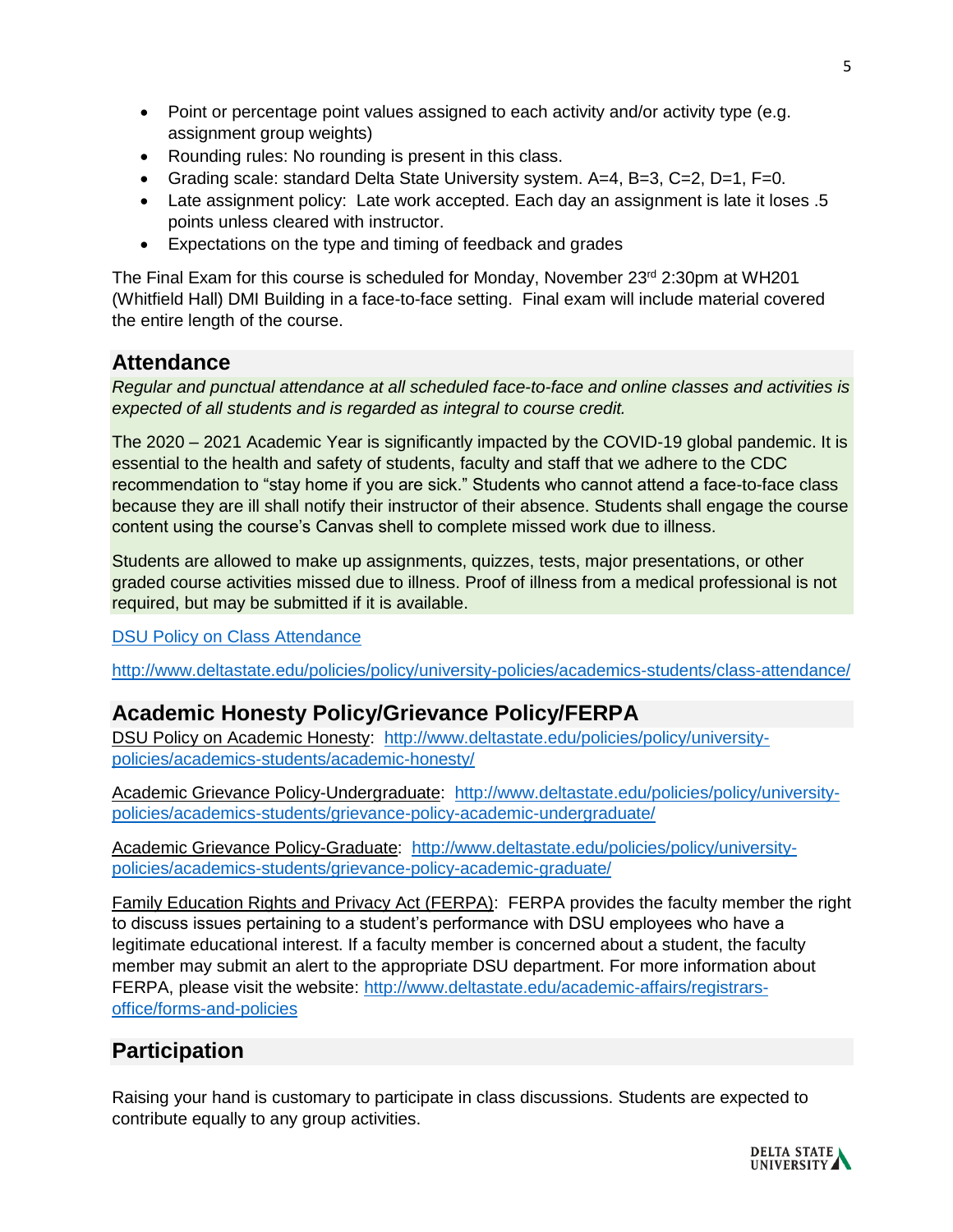# **Etiquette and Civility Online/Netiquette**

Netiquette refers to the guidance and expectations for students communicating online in a group setting. This includes discussion forums, email, and any other form of communication used in this course.

Below is a source with some basic netiquette tips that you may find useful: <https://elearningindustry.com/10-netiquette-tips-online-discussions>

## **Additional Course-Specific Rules, Policies, Expectations**

In radio and broadcasting attendance is critical. You are allowed (2) absences before you receive a 5% reduction in your grade. Each absence without a Doctor's note will be further receive a 5% reduction. Attendance will be measured either in person, or via participation in the zoom online class format.

If you are assigned a radio shift on WDSW The Trail ANY absence without prior notification will subject to instructor discipline and/or grade reduction.

## **Technology**

For assistance using Canvas, you can click the help icon in your course, or refer to the Canvas [Student Guide.](https://guides.instructure.com/m/4212) If you experience technical difficulties, or need technical assistance with this course, please contact OIT's 24-hour Help Desk via email at [helpdesk@deltastate.edu](mailto:helpdesk@deltastate.edu) or by phone at 662-846-4444 or 866-264-1465 (toll free). Please include the course name and your 900# when contacting the Help Desk.

[Link to Canvas:](https://deltastate.instructure.com/) [https://deltastate.instructure.com](https://deltastate.instructure.com/)

[Canvas Technical Requirements:](https://community.canvaslms.com/docs/DOC-10720) <https://community.canvaslms.com/docs/DOC-10720>

[Canvas Privacy Policy:](https://www.canvaslms.com/policies/privacy) <https://www.canvaslms.com/policies/privacy>

[Canvas Accessibility Statement:](https://www.canvaslms.com/accessibility) <https://www.canvaslms.com/accessibility>

## **Student Support Services**

#### Student Success Center

The Student Success Center provides educational learning services and assistance for all students. Additional information can be found at: [http://www.deltastate.edu/student-success](http://www.deltastate.edu/student-success-center/)[center/.](http://www.deltastate.edu/student-success-center/)

#### Roberts-LaForge Library

The Roberts-LaForge Library provides numerous resources and services for students, faculty, and staff. Along with the diverse print collections there are thousands of full-text journals and eBooks available 24/7 through its website. It also houses a computer lab, group study rooms, and individual study spaces. Research assistance is always available and additional material can be ordered from across the country using Interlibrary Loan. Additional information about the Roberts-LaForge Library can be found at: [http://www.deltastate.edu/library/.](http://www.deltastate.edu/library/)